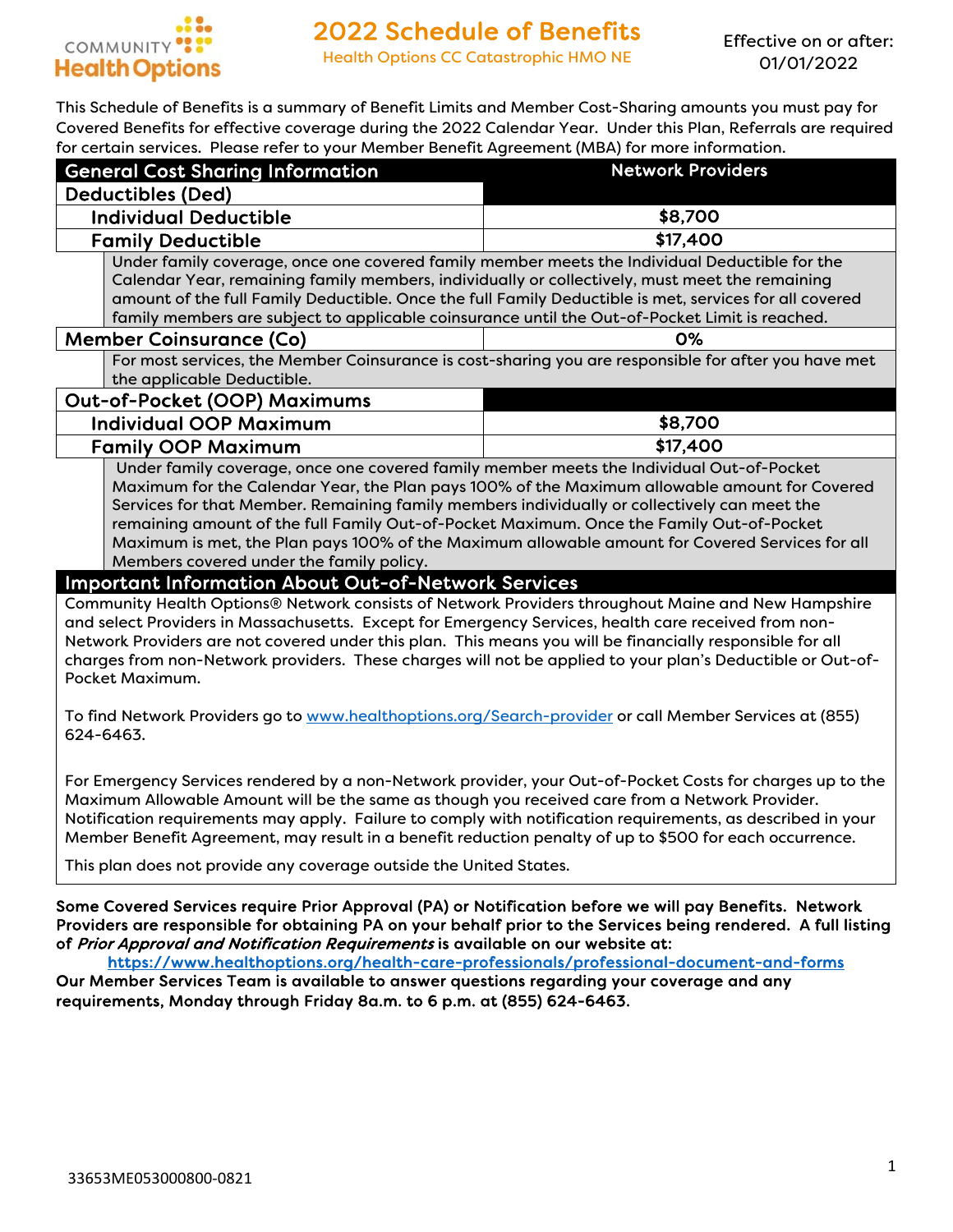

Health Options CC Catastrophic HMO NE

| <b>Medical Benefit</b>                                     | <b>Network Providers</b>                  | <b>Coverage Notes and Limits</b>                                                                                                                                                                                                                                                                                                                                   |
|------------------------------------------------------------|-------------------------------------------|--------------------------------------------------------------------------------------------------------------------------------------------------------------------------------------------------------------------------------------------------------------------------------------------------------------------------------------------------------------------|
| <b>Advanced Imaging (PET/MRI/CT)</b>                       | 0% Coinsurance after<br>Deductible        |                                                                                                                                                                                                                                                                                                                                                                    |
| <b>Allergy Testing and Injections</b>                      | 0% Coinsurance after<br>Deductible        |                                                                                                                                                                                                                                                                                                                                                                    |
| <b>Ambulance Transport - Emergency</b>                     | 0% Coinsurance after<br><b>Deductible</b> | Coverage includes transportation to<br>nearest hospital that can provide<br>the required care. Refer to your<br>MBA for details.                                                                                                                                                                                                                                   |
| <b>Ambulance Transport - Non-Emergency</b>                 | 0% Coinsurance after<br>Deductible        |                                                                                                                                                                                                                                                                                                                                                                    |
| <b>Autism Spectrum Disorders/ABA</b>                       | 0% Coinsurance after<br>Deductible        |                                                                                                                                                                                                                                                                                                                                                                    |
| <b>Blood Transfusions</b>                                  | 0% Coinsurance after<br>Deductible        |                                                                                                                                                                                                                                                                                                                                                                    |
| <b>Cardiac Rehabilitation - Outpatient</b>                 | 0% Coinsurance after<br>Deductible        | 36 visits per cardiac episode.                                                                                                                                                                                                                                                                                                                                     |
| <b>Chemotherapy, Radiation, Infusion</b><br><b>Therapy</b> | 0% Coinsurance after<br>Deductible        | An alternate infusion location such<br>as home-based, may save you<br>money over facility-based infusion.<br>Ask your Provider if home-based<br>infusion is an appropriate option for<br>you. Call Member Services at (855)<br>624-6463 Monday-Friday, 8am-<br>6pm, if you need assistance finding<br>a Network home-infusion Provider.                            |
| <b>Chiropractic Manipulative Therapy</b>                   | 0% Coinsurance after<br>Deductible        | Benefit includes physical therapy<br>provided by a Chiropractor.<br>Depending on the services provided<br>in a single appointment it is possible<br>you may be financially responsible<br>for copay(s), your deductible, and or<br>coinsurance for one date of service.<br>Limited to 40 visits per Member per<br>Calendar Year. Refer to your MBA<br>for details. |
| <b>Clinical Trials</b>                                     | 0% Coinsurance after<br>Deductible        |                                                                                                                                                                                                                                                                                                                                                                    |
| <b>Diabetic Services</b>                                   | 0% Coinsurance after<br>Deductible        |                                                                                                                                                                                                                                                                                                                                                                    |
| <b>Dental Services - Emergency Dental Care</b>             | 0% Coinsurance after<br>Deductible        |                                                                                                                                                                                                                                                                                                                                                                    |
| <b>Dental Services - Extraction of Impacted</b><br>Teeth   | 0% Coinsurance after<br>Deductible        |                                                                                                                                                                                                                                                                                                                                                                    |
| <b>Dialysis Services</b>                                   | 0% Coinsurance after<br>Deductible        |                                                                                                                                                                                                                                                                                                                                                                    |
| <b>Durable Medical Equipment/Prosthetics</b>               | 0% Coinsurance after<br>Deductible        |                                                                                                                                                                                                                                                                                                                                                                    |
| Prosthetics Replacement of Arms and<br>Legs                | 0% Coinsurance after<br>Deductible        |                                                                                                                                                                                                                                                                                                                                                                    |
| <b>Elective Abortion</b>                                   | 0% Coinsurance after<br>Deductible        | Abortion for which public funding is<br>prohibited.                                                                                                                                                                                                                                                                                                                |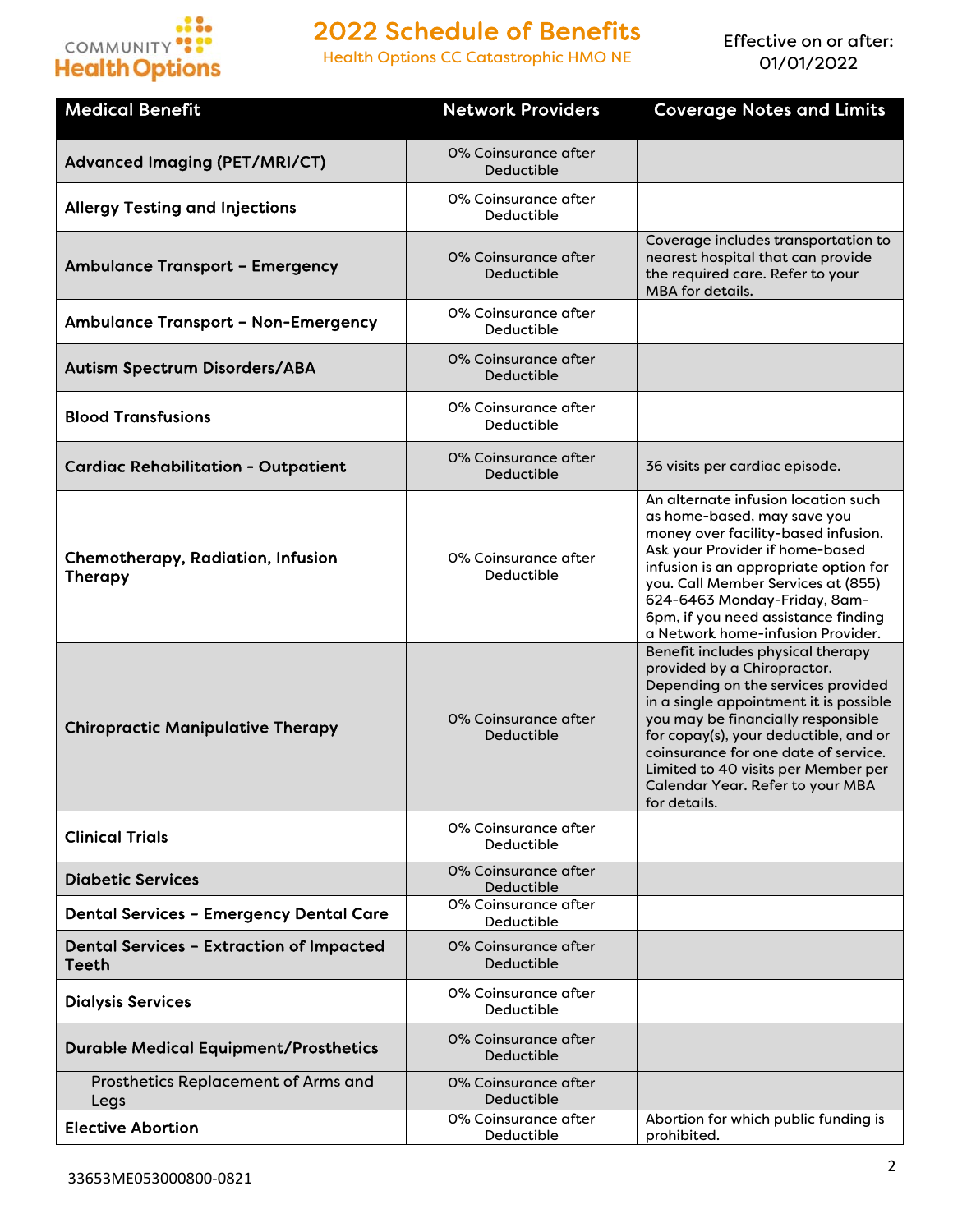

Health Options CC Catastrophic HMO NE

| <b>Medical Benefit</b>                                                                                                                                                                                                                                                                                                                                                    | <b>Network Providers</b>                                                                          | <b>Coverage Notes and Limits</b>                                                                                                                                                                   |
|---------------------------------------------------------------------------------------------------------------------------------------------------------------------------------------------------------------------------------------------------------------------------------------------------------------------------------------------------------------------------|---------------------------------------------------------------------------------------------------|----------------------------------------------------------------------------------------------------------------------------------------------------------------------------------------------------|
| <b>Emergency Room Care</b>                                                                                                                                                                                                                                                                                                                                                | 0% Coinsurance after<br>Deductible                                                                |                                                                                                                                                                                                    |
| <b>Foot Care- Medically Necessary</b>                                                                                                                                                                                                                                                                                                                                     | 0% Coinsurance after<br>Deductible                                                                | Routine foot care is not covered.<br>Refer to MBA for details.                                                                                                                                     |
| <b>Formula/Medical Food</b>                                                                                                                                                                                                                                                                                                                                               | 0% Coinsurance after<br>Deductible                                                                | In certain cases, the Plan provides<br><b>Benefits for Infant and Metabolic</b><br>Formula. Subject to annual benefit<br>limits as required by law. Refer to<br>your MBA for details.              |
| <b>Gender-Affirming Surgery</b>                                                                                                                                                                                                                                                                                                                                           | 0% Coinsurance after<br>Deductible                                                                | Prior Approval is required. Cosmetic<br>Surgery and Services are not<br>covered. See Transgender Health<br>Services (below) or your MBA for<br>additional information on benefits<br>and coverage. |
| <b>Health Care Services for COVID-19</b>                                                                                                                                                                                                                                                                                                                                  | No cost sharing for COVID-19 screening, testing or immunization as<br>required or limited by law. |                                                                                                                                                                                                    |
| Hearing Aids - Pediatric & Adult                                                                                                                                                                                                                                                                                                                                          | 0% Coinsurance after<br>Deductible                                                                | The benefit is limited to a maximum<br>of \$3,000 per hearing aid for each<br>hearing-impaired ear every 36<br>months.                                                                             |
| <b>Home Healthcare</b>                                                                                                                                                                                                                                                                                                                                                    | 0% Coinsurance after<br>Deductible                                                                |                                                                                                                                                                                                    |
| <b>Hospice Services</b>                                                                                                                                                                                                                                                                                                                                                   | 0% Coinsurance after<br>Deductible                                                                |                                                                                                                                                                                                    |
| <b>Hospice Respite Care</b>                                                                                                                                                                                                                                                                                                                                               | 0% Coinsurance after<br>Deductible                                                                | Hospice Respite Care limited to one<br>48-hour period per lifetime.                                                                                                                                |
| <b>Inpatient Hospital Facility (including</b><br>Acute Hospital care, maternity care)                                                                                                                                                                                                                                                                                     | 0% Coinsurance after<br>Deductible                                                                |                                                                                                                                                                                                    |
| <b>Inhalation Therapy</b>                                                                                                                                                                                                                                                                                                                                                 | 0% Coinsurance after<br>Deductible                                                                |                                                                                                                                                                                                    |
| <b>Inpatient Rehabilitation</b>                                                                                                                                                                                                                                                                                                                                           | 0% Coinsurance after<br>Deductible                                                                |                                                                                                                                                                                                    |
| <b>Inpatient Physician Visits</b>                                                                                                                                                                                                                                                                                                                                         | 0% Coinsurance after<br>Deductible                                                                |                                                                                                                                                                                                    |
| <b>Laboratory and Radiology Services</b>                                                                                                                                                                                                                                                                                                                                  | 0% Coinsurance after<br>Deductible                                                                |                                                                                                                                                                                                    |
| In many cases, you will have lower Out-of-Pocket costs when you use a Network independent laboratory for routine<br>laboratory services. Your Provider may already have regularly scheduled pickups by independent labs. Talk to your<br>Provider about your laboratory options. Visit www.HealthOptions.org/provider for a complete listing of our Network<br>Providers. |                                                                                                   |                                                                                                                                                                                                    |
| <b>Leukocyte Antigen Testing</b>                                                                                                                                                                                                                                                                                                                                          | \$0 Copay                                                                                         | Limitations apply. See MBA for<br>details.                                                                                                                                                         |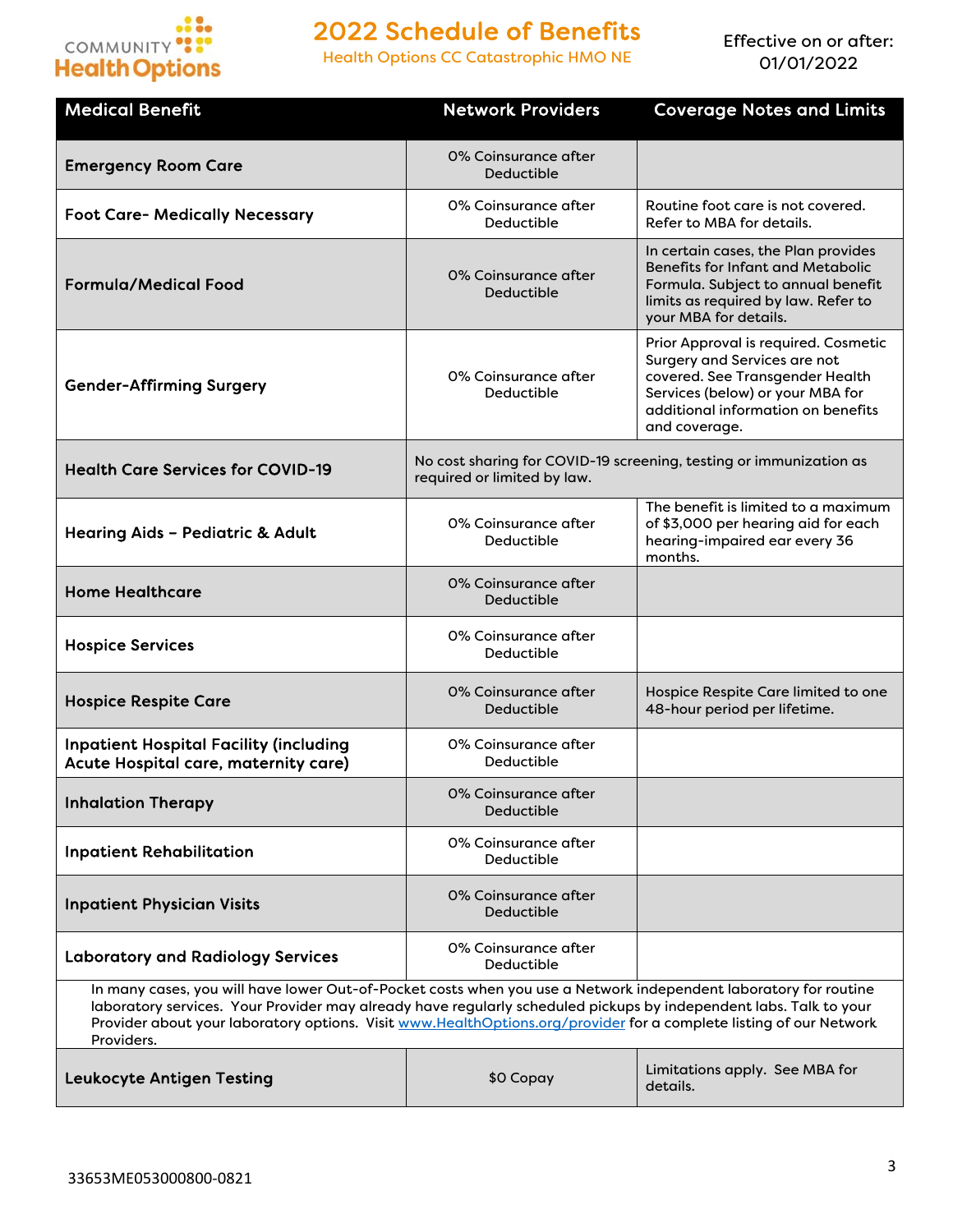

Health Options CC Catastrophic HMO NE

| <b>Medical Benefit</b>                                                                                                                                                                                                                                                                                                                         | <b>Network Providers</b>                  | <b>Coverage Notes and Limits</b>                                                                                                                                                                                                                                                                                                                                                    |
|------------------------------------------------------------------------------------------------------------------------------------------------------------------------------------------------------------------------------------------------------------------------------------------------------------------------------------------------|-------------------------------------------|-------------------------------------------------------------------------------------------------------------------------------------------------------------------------------------------------------------------------------------------------------------------------------------------------------------------------------------------------------------------------------------|
| <b>Massage Therapy</b>                                                                                                                                                                                                                                                                                                                         | 0% Coinsurance after<br>Deductible        | Limitations apply. See MBA for<br>details.                                                                                                                                                                                                                                                                                                                                          |
| Maternity                                                                                                                                                                                                                                                                                                                                      | 0% Coinsurance after<br>Deductible        | Coverage for routine newborn care<br>will be attributed to the mother's<br>coverage until the mother's<br>discharge. If the newborn remains in<br>the Hospital after the mother is<br>discharged, or if services beyond the<br>scope of routine newborn care are<br>provided, those services will be<br>subject to deductible and<br>coinsurance, if applicable, to the<br>newborn. |
| The Plan provides Benefits for prenatal and postnatal care, delivery of a newborn, care of a newborn, and<br>complications of pregnancy. If a newborn receives services that are beyond the scope of routine newborn care prior<br>approval must be obtained. For discharge timeframes and coverage after discharge, please refer to your MBA. |                                           |                                                                                                                                                                                                                                                                                                                                                                                     |
| Medical Drugs (drugs that cannot be self-<br>administered)                                                                                                                                                                                                                                                                                     | 0% Coinsurance after<br>Deductible        |                                                                                                                                                                                                                                                                                                                                                                                     |
| <b>Mental Health/Substance Use Disorder</b><br>(Substance Abuse) - Inpatient                                                                                                                                                                                                                                                                   | 0% Coinsurance after<br>Deductible        |                                                                                                                                                                                                                                                                                                                                                                                     |
| <b>Mental Health/Substance Use Disorder</b><br>(Substance Abuse) - Outpatient                                                                                                                                                                                                                                                                  | 0% Coinsurance after<br>Deductible        |                                                                                                                                                                                                                                                                                                                                                                                     |
| <b>Mental Health/Substance Use Disorder</b><br>(Substance Abuse)- Partial<br><b>Hospitalization Services</b>                                                                                                                                                                                                                                   | 0% Coinsurance after<br>Deductible        |                                                                                                                                                                                                                                                                                                                                                                                     |
| <b>Morbid Obesity</b>                                                                                                                                                                                                                                                                                                                          | 0% Coinsurance after<br>Deductible        | Limited to surgery for intestinal<br>bypass, gastric bypass or<br>gastroplasty for treatment of<br>Morbid Obesity.                                                                                                                                                                                                                                                                  |
| <b>Nutritional Counseling</b>                                                                                                                                                                                                                                                                                                                  | 0% Coinsurance after<br><b>Deductible</b> |                                                                                                                                                                                                                                                                                                                                                                                     |
| <b>Osteopathic Manipulative Therapy</b>                                                                                                                                                                                                                                                                                                        | 0% Coinsurance after<br>Deductible        | Depending on the services provided<br>in a single appointment it is possible<br>you may be financially responsible<br>for copay(s), your deductible, and or<br>coinsurance for one date of service.<br>Benefit is limited to 40 visits per<br>Member per Calendar Year. Refer to<br>your MBA for details.                                                                           |
| <b>Organ and Tissue Transplants</b>                                                                                                                                                                                                                                                                                                            | 0% Coinsurance after<br>Deductible        |                                                                                                                                                                                                                                                                                                                                                                                     |
| <b>Orthotic Devices</b>                                                                                                                                                                                                                                                                                                                        | 0% Coinsurance after<br>Deductible        | Limitations apply. Refer to MBA for<br>details.                                                                                                                                                                                                                                                                                                                                     |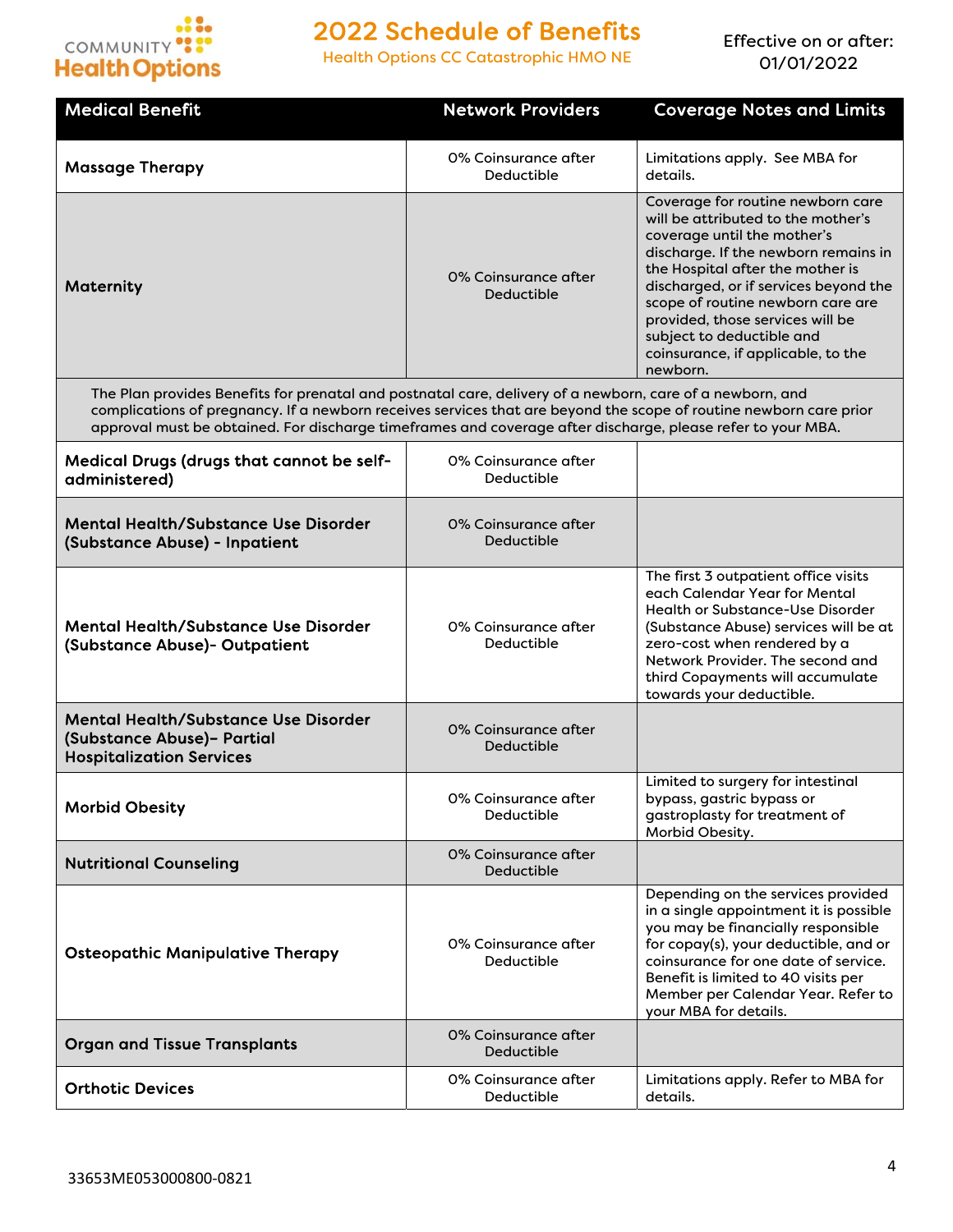

Health Options CC Catastrophic HMO NE

| <b>Medical Benefit</b>                                                                                                                               | <b>Network Providers</b>                  | <b>Coverage Notes and Limits</b>                                                                                                                                                                                                                                                                                                                                                                                                                                                                                                                                                  |  |
|------------------------------------------------------------------------------------------------------------------------------------------------------|-------------------------------------------|-----------------------------------------------------------------------------------------------------------------------------------------------------------------------------------------------------------------------------------------------------------------------------------------------------------------------------------------------------------------------------------------------------------------------------------------------------------------------------------------------------------------------------------------------------------------------------------|--|
| <b>Outpatient Facility</b>                                                                                                                           | 0% Coinsurance after<br><b>Deductible</b> |                                                                                                                                                                                                                                                                                                                                                                                                                                                                                                                                                                                   |  |
| <b>Parenteral and Enteral Therapy</b>                                                                                                                | 0% Coinsurance after<br>Deductible        |                                                                                                                                                                                                                                                                                                                                                                                                                                                                                                                                                                                   |  |
| <b>Preventive Care</b>                                                                                                                               | \$0 Copay                                 | When prescribed by a network<br>provider, certain Preventative Care<br>Services, as defined by federal law,<br>are available with no Out-of-Pocket<br>Cost. For details on what is covered<br>with no Out-of-Pocket Cost, refer to<br>section 2.I of your MBA for details.                                                                                                                                                                                                                                                                                                        |  |
| <b>Primary Care Office Visits</b>                                                                                                                    | Visits 2-3 \$50 Copay, then<br>Deductible | The first visit to your Network PCP is<br>free. The second and third<br>Copayments will accumulate<br>towards your deductible.                                                                                                                                                                                                                                                                                                                                                                                                                                                    |  |
| <b>Prostate Cancer Screening</b>                                                                                                                     | 0% Coinsurance after<br>Deductible        |                                                                                                                                                                                                                                                                                                                                                                                                                                                                                                                                                                                   |  |
| <b>Rehabilitation and Habilitation Services -</b><br><b>Outpatient (includes Physical,</b><br><b>Occupational, and Speech Therapy)</b>               | 0% Coinsurance after<br>Deductible        | PT/OT/ST Benefits are limited to 60<br>total combined visits per Calendar<br>year. When PT/OT/ST are part of a<br>home health care visit, the limits for<br>PT/OT/ST will not apply if the care<br>is obtained as part of the Home<br>Health care benefit.                                                                                                                                                                                                                                                                                                                        |  |
| <b>Skilled Nursing Facility Care</b>                                                                                                                 | 0% Coinsurance after<br>Deductible        | Limited to 150 days per Member per<br>Calendar Year.                                                                                                                                                                                                                                                                                                                                                                                                                                                                                                                              |  |
| <b>Sleep Studies</b>                                                                                                                                 | 0% Coinsurance after<br>Deductible        | Limited to 2 per Calendar Year.                                                                                                                                                                                                                                                                                                                                                                                                                                                                                                                                                   |  |
| Your Member cost-sharing will be waived if you choose a home-based sleep study through certain Providers<br>designated by Community Health Options®. |                                           |                                                                                                                                                                                                                                                                                                                                                                                                                                                                                                                                                                                   |  |
| <b>Specialty Care Office Visits</b>                                                                                                                  | 0% Coinsurance after<br>Deductible        | Depending on the services provided<br>in a single appointment it is possible<br>you may be financially responsible<br>for copay(s), your deductible, and or<br>coinsurance for one date of service.                                                                                                                                                                                                                                                                                                                                                                               |  |
| Surgery/Anesthesia                                                                                                                                   | 0% Coinsurance after<br>Deductible        |                                                                                                                                                                                                                                                                                                                                                                                                                                                                                                                                                                                   |  |
| <b>Tobacco/Smoking Cessation</b>                                                                                                                     | \$0 Copay                                 | The Plan provides Benefits for FDA-<br>approved tobacco cessation<br>medications (including both<br>prescription and over-the-counter<br>medications with no Out-of-Pocket<br>costs when prescribed by a health<br>care Provider (limited to two 90-day<br>treatment regimens for prescription<br>medications per Member per<br><b>Calendar Year.) The Plan provides</b><br>Benefits for tobacco cessation<br>programs, follow-up education,<br>counseling, and completion of a<br>Health Options approved smoking<br>cessation program. Please refer to<br>your MBA for details. |  |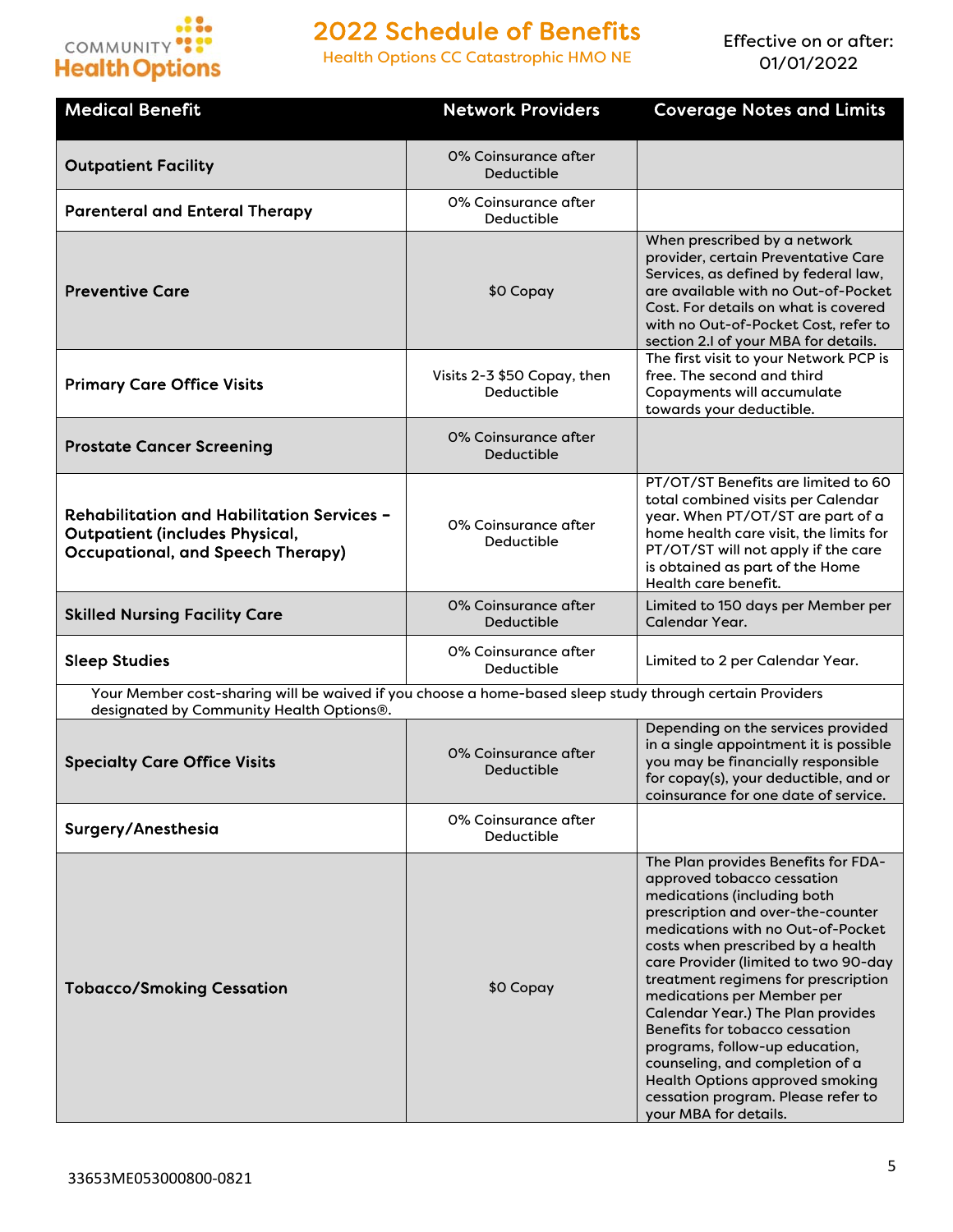

Health Options CC Catastrophic HMO NE

Effective on or after: 01/01/2022

| <b>Medical Benefit</b>             | <b>Network Providers</b>                                                                                                                                                                                                                                                                                                                                                                                                                                   | <b>Coverage Notes and Limits</b>                                                                                                                                        |  |
|------------------------------------|------------------------------------------------------------------------------------------------------------------------------------------------------------------------------------------------------------------------------------------------------------------------------------------------------------------------------------------------------------------------------------------------------------------------------------------------------------|-------------------------------------------------------------------------------------------------------------------------------------------------------------------------|--|
| <b>Transgender Health Services</b> | Benefits include medical and behavioral health provider visits,<br>outpatient prescription drugs (hormone prescriptions are processed<br>without regard to gender), and gender-affirming surgery (requires<br>Prior Approval). Preventive services that are aligned with biologic<br>anatomy are covered as preventive in accordance with the United<br>States Preventive Service Task Force (USPSTF) "A" or "B" rating. Refer<br>to your MBA for details. |                                                                                                                                                                         |  |
| <b>Urgent Care Visits</b>          | 0% Coinsurance after<br>Deductible                                                                                                                                                                                                                                                                                                                                                                                                                         |                                                                                                                                                                         |  |
| <b>Amwell Telehealth</b>           | \$0 Copay                                                                                                                                                                                                                                                                                                                                                                                                                                                  | Visit our website<br>www.healthoptions.org for more<br>information, including how to access<br>this network of clinicians for your<br>non-emergency medical care needs. |  |
| X-rays and Diagnostic Imaging      | 0% Coinsurance after<br>Deductible                                                                                                                                                                                                                                                                                                                                                                                                                         |                                                                                                                                                                         |  |

| <b>Pediatric Specific Medical Benefit</b> | <b>Network Providers</b>           | <b>Coverage Notes and Limits</b>                                                                                                                      |
|-------------------------------------------|------------------------------------|-------------------------------------------------------------------------------------------------------------------------------------------------------|
| <b>Cochlear Implants</b>                  | 0% Coinsurance after<br>Deductible | This benefit is limited. Refer to<br>your MBA for details.                                                                                            |
| <b>Early Intervention Services</b>        | 0% Coinsurance after<br>Deductible | Limited to Members up to 36<br>months old with an identified<br>Developmental Disability. Limited<br>to 33 visits per Calendar Year.                  |
| Glasses/Contacts*                         | 0% Coinsurance after<br>Deductible | This benefit is limited. Refer to<br>your MBA for details.                                                                                            |
| Vision Exams*                             | 0% Coinsurance after<br>Deductible | The Plan provides Benefits for a<br>complete vision exam, including<br>refraction, as needed to detect<br>vision impairment by a Network<br>Provider. |

\*Members are eligible for Pediatric Benefits up to the end of the month in which the Member turns age 19.

| <b>Prescription Drug Benefit</b>   | <b>Network Providers</b>                                                                         | <b>Coverage Notes and Limits</b>                                                                                                   |
|------------------------------------|--------------------------------------------------------------------------------------------------|------------------------------------------------------------------------------------------------------------------------------------|
| <b>Tier 1 - Preferred Generics</b> | <b>Retail-</b> 0% Coinsurance after<br>Deductible: Mail Order-0%<br>Coinsurance after Deductible | You may obtain a 90-day supply<br>of covered maintenance drugs<br>and certain covered controlled<br>substances by mail through our |
| <b>Tier 2 - Generics</b>           | <b>Retail-</b> 0% Coinsurance after<br>Deductible: Mail Order-0%<br>Coinsurance after Deductible | preferred home delivery<br>pharmacy. The use of home<br>delivery is recommended for drugs<br>used to treat chronic, long-term      |
| Tier 3 - Preferred Brands          | <b>Retail-</b> 0% Coinsurance after<br>Deductible: Mail Order-0%<br>Coinsurance after Deductible | conditions.                                                                                                                        |
| Tier 4 - Non-Preferred Brands      | <b>Retail-</b> 0% Coinsurance after<br>Deductible: Mail Order-0%<br>Coinsurance after Deductible | Insulin is covered at \$35 for up to<br>each 30-day supply of<br>medication.                                                       |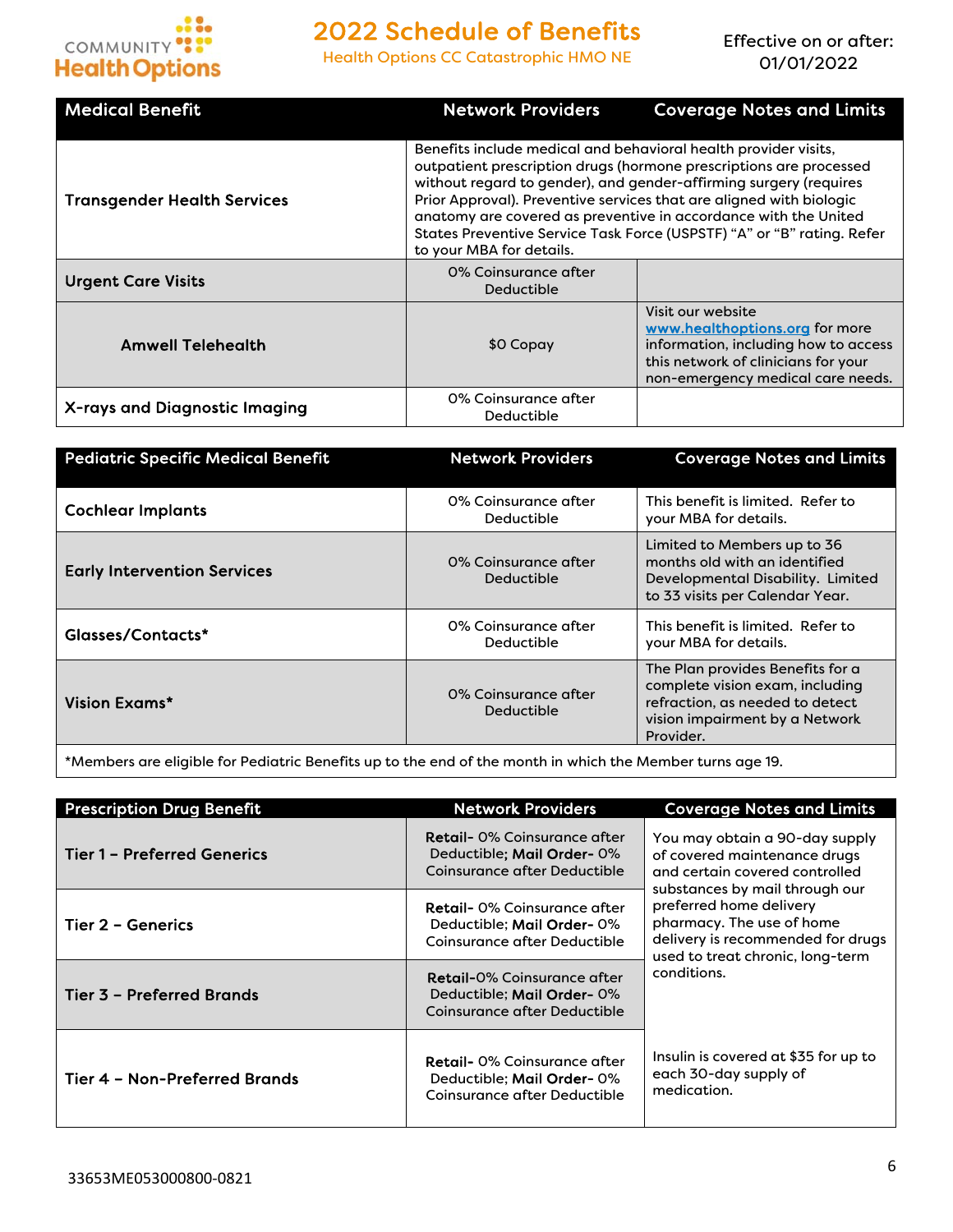

Health Options CC Catastrophic HMO NE

Effective on or after: 01/01/2022

| <b>Prescription Drug Benefit</b> | <b>Network Providers</b>                                                                         | <b>Coverage Notes and Limits</b>                                                                                                                   |
|----------------------------------|--------------------------------------------------------------------------------------------------|----------------------------------------------------------------------------------------------------------------------------------------------------|
| Tier 5 - Specialty               | <b>Retail- 0% Coinsurance after</b><br>Deductible: Mail Order-0%<br>Coinsurance after Deductible | Specialty drugs must be filled<br>through our Preferred Specialty<br>Pharmacy, or you will be required<br>to pay 100% of the allowed drug<br>cost. |

Visit our website at https://www.healthoptions.org/Documents/Formulary for access to our formulary. Our Home Delivery program can save you money. Refer to your MBA for details.

| <b>Pediatric Dental Benefit</b>                                                                                                                     | <b>Network</b><br><b>Providers</b> | <b>Non-Network</b><br><b>Providers</b> | <b>Coverage Notes and Limits</b> |
|-----------------------------------------------------------------------------------------------------------------------------------------------------|------------------------------------|----------------------------------------|----------------------------------|
| <b>Deductible per Child</b>                                                                                                                         | <b>Not Covered</b>                 | <b>Not Covered</b>                     |                                  |
| <b>Deductible per Family</b>                                                                                                                        | N/A                                | N/A                                    |                                  |
| <b>Diagnostic/Preventive</b>                                                                                                                        | <b>Not Covered</b>                 | <b>Not Covered</b>                     |                                  |
| <b>Basic Restorative</b>                                                                                                                            | <b>Not Covered</b>                 | <b>Not Covered</b>                     |                                  |
| <b>Major Restorative</b>                                                                                                                            | <b>Not Covered</b>                 | Not Covered                            |                                  |
| <b>Medically Necessary Orthodontics</b>                                                                                                             | <b>Not Covered</b>                 | <b>Not Covered</b>                     |                                  |
| This Plan does not provide Benefits for pediatric dental services. Benefits for pediatric dental services must be purchased<br>from another source. |                                    |                                        |                                  |